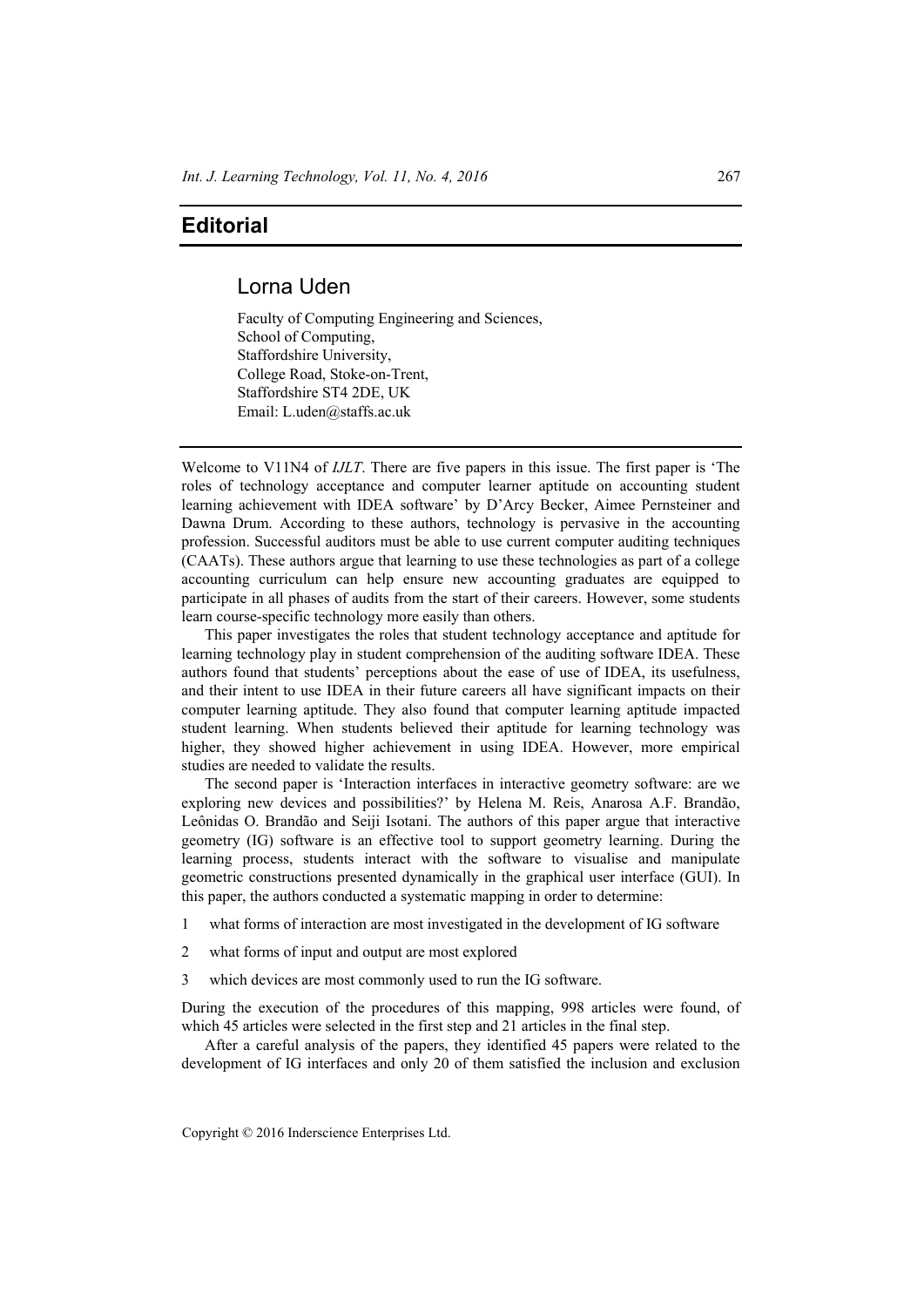## 268 *L. Uden*

criteria defined in the work. The authors also categorised the selected papers according to their goal and research approach. Their research finding shows that:

- 1 most of the studies focused on the development of desktop interfaces based on keyboard and mouse, with 2D output
- 2 few efforts have been carried out on the design and development of IG software for devices with multi-touch interfaces such as tablets and smartphones.

However, this is by no means comprehensive. More research is needed to verify the results.

The third paper 'Medium as frame: comparing mobile audio and video interactions in informal learning contexts' by Brett Oppegaard and Michael Rabby. Brett Oppegaard and Michael Rabby argue that concept-driven interaction design opens new pathways for research of information and communication technologies (ICTs) in educational contexts, between the particulars of a case study and the abstractions of theory. The authors of this paper used explorative research to test foundational theoretical ideas, such as medium specificity, through concrete designs in an authentic setting. During these separate but similar procedures, conducted a year apart, ordinary users were given representative tasks on mobile devices in order to examine the levels of involvement, social facilitation, and satisfaction generated by differing media forms within the mobile delivery system.

According to these authors, from this perspective, direct comparisons could be made, for example, between audio and video forms. The authors also argue that enabling such comparisons has grown in importance with the advent of mobile and other convergent technologies that blend mediums to bring together media organisms to co-mingle. In the case of a smartphone, for example, mobile media designers now can choose which medium (text, audio, video, animation, etc.) they want to use within their master medium, which adds to the complexity of the design endeavour, but also to the potential for new integrated and interactive forms to emerge as well as for more mindful context-tailored solutions. More empirical studies are essential to validate the results.

The fourth paper is 'Constructivist research framework for integrating indigenous knowledge into computing education' by Ebenezer Anohah and Jarkko Suhonen. In this paper, the authors suggest that constructivist philosophical assumptions of multiple meanings to reality and subjectivity in knowledge construction are compatible with main objective of ethnocomputing studies that contextualise computing principles in cultural heritages. Anohah and Suhonen further argue that some computing educators, especially in an African context, have been interested in pedagogical strategies that cultural heritage can provide viable mental models to enhance teaching and learning in curricula. Particularly, students from Africa have a rich cultural heritage that provides new ways of conceptualising computing principles.

This paper analyses scientific publications related to computing education by systematically reviewing the article from constructivist perspectives on students learning from cultural heritage. The study reveals that constructivist philosophical assumptions of multiple meanings to reality and subjectivity in knowledge construction are compatible with the main objective in ethnocomputing studies that seeks to contextualise computing principles in cultural heritages.

This study provides guidelines for conducting ethnocomputing studies in non-western countries. The constructivist research framework deepens educators' conceptual understanding about ethnocomputing studies and would conduct more research studies in